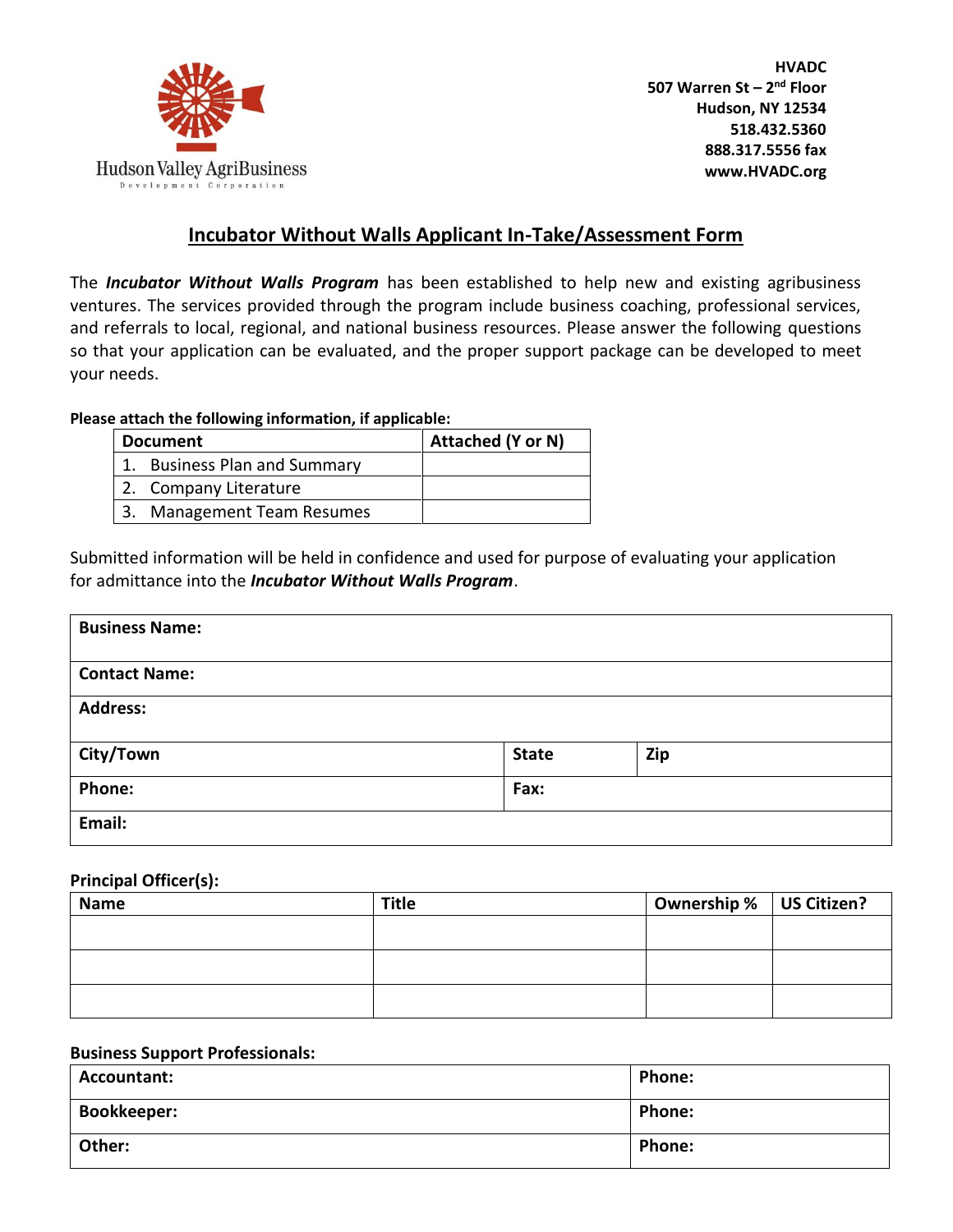

Page 2 of 3

| 1. Is this a new business?                                                                                                   |  | 2. How long have you been in                                                                                                                                                                                                      |      |  | 3. How many employees (including |  |
|------------------------------------------------------------------------------------------------------------------------------|--|-----------------------------------------------------------------------------------------------------------------------------------------------------------------------------------------------------------------------------------|------|--|----------------------------------|--|
| Yes $\Box$ (skip to 6) No $\Box$                                                                                             |  | business?                                                                                                                                                                                                                         |      |  | yourself)? ________FT _______PT  |  |
| 4. Current Annual Sales?                                                                                                     |  | 5. Is your firm in good tax standing and current with filings?                                                                                                                                                                    |      |  |                                  |  |
|                                                                                                                              |  | $\Box$ Yes                                                                                                                                                                                                                        | J No |  |                                  |  |
| 6. Source of funds used to operate to date?<br>$\Box$ Personal $\Box$ Bank Loan $\Box$ Private Investor $\Box$ Sales Revenue |  |                                                                                                                                                                                                                                   |      |  |                                  |  |
| 7. Funds you have to invest: $\Box$ \$0 $\Box$ \$100-\$1,000 $\Box$ \$1,001-\$3,000 $\Box$ More than \$3,000                 |  |                                                                                                                                                                                                                                   |      |  |                                  |  |
| 8. Credit Rating: $\Box$ Poor $\Box$ Fair $\Box$ Good $\Box$ Excellent                                                       |  |                                                                                                                                                                                                                                   |      |  | $\Box$ Don't know                |  |
|                                                                                                                              |  | $\mathbf{r}$ , and a set of the set of the set of the set of the set of the set of the set of the set of the set of the set of the set of the set of the set of the set of the set of the set of the set of the set of the set of |      |  |                                  |  |

**9. How many employees do you plan to hire in the next two years? \_\_\_\_\_\_\_**

| 10. What type of business counseling/assistance are you seeking?                                        |                                                                |                                                                   |                          |  |  |  |  |
|---------------------------------------------------------------------------------------------------------|----------------------------------------------------------------|-------------------------------------------------------------------|--------------------------|--|--|--|--|
| <b>Start Up</b>                                                                                         | <b>Business plan</b><br>preparation                            | <b>Managing the business</b><br>(accounting, record keeping, etc) | Human<br><b>Resource</b> |  |  |  |  |
| Legal                                                                                                   | $\blacksquare$ Ag production                                   | <b>Marketing/Sales</b>                                            | <b>Tax planning</b>      |  |  |  |  |
| <b>Financing</b>                                                                                        | <b>Buy/Sell business</b>                                       | <b>Cash flow management</b>                                       | <b>ID a location</b>     |  |  |  |  |
| <b>Permits</b>                                                                                          | <b>Technology (website,</b><br>computers)                      | Other                                                             |                          |  |  |  |  |
|                                                                                                         | Please provide additional details for what you selected above: |                                                                   |                          |  |  |  |  |
|                                                                                                         |                                                                |                                                                   |                          |  |  |  |  |
|                                                                                                         |                                                                |                                                                   |                          |  |  |  |  |
|                                                                                                         |                                                                |                                                                   |                          |  |  |  |  |
|                                                                                                         |                                                                |                                                                   |                          |  |  |  |  |
|                                                                                                         |                                                                |                                                                   |                          |  |  |  |  |
| Please specify any other assistance/counseling you are seeking if not listed above:                     |                                                                |                                                                   |                          |  |  |  |  |
|                                                                                                         |                                                                |                                                                   |                          |  |  |  |  |
|                                                                                                         |                                                                |                                                                   |                          |  |  |  |  |
|                                                                                                         |                                                                |                                                                   |                          |  |  |  |  |
|                                                                                                         |                                                                |                                                                   |                          |  |  |  |  |
|                                                                                                         |                                                                |                                                                   |                          |  |  |  |  |
| 11. Are you willing to disclose sufficient information about your business to allow our staff and its   |                                                                |                                                                   |                          |  |  |  |  |
| advisors to properly assess your needs and develop the appropriate support package?<br>Yes<br><b>No</b> |                                                                |                                                                   |                          |  |  |  |  |